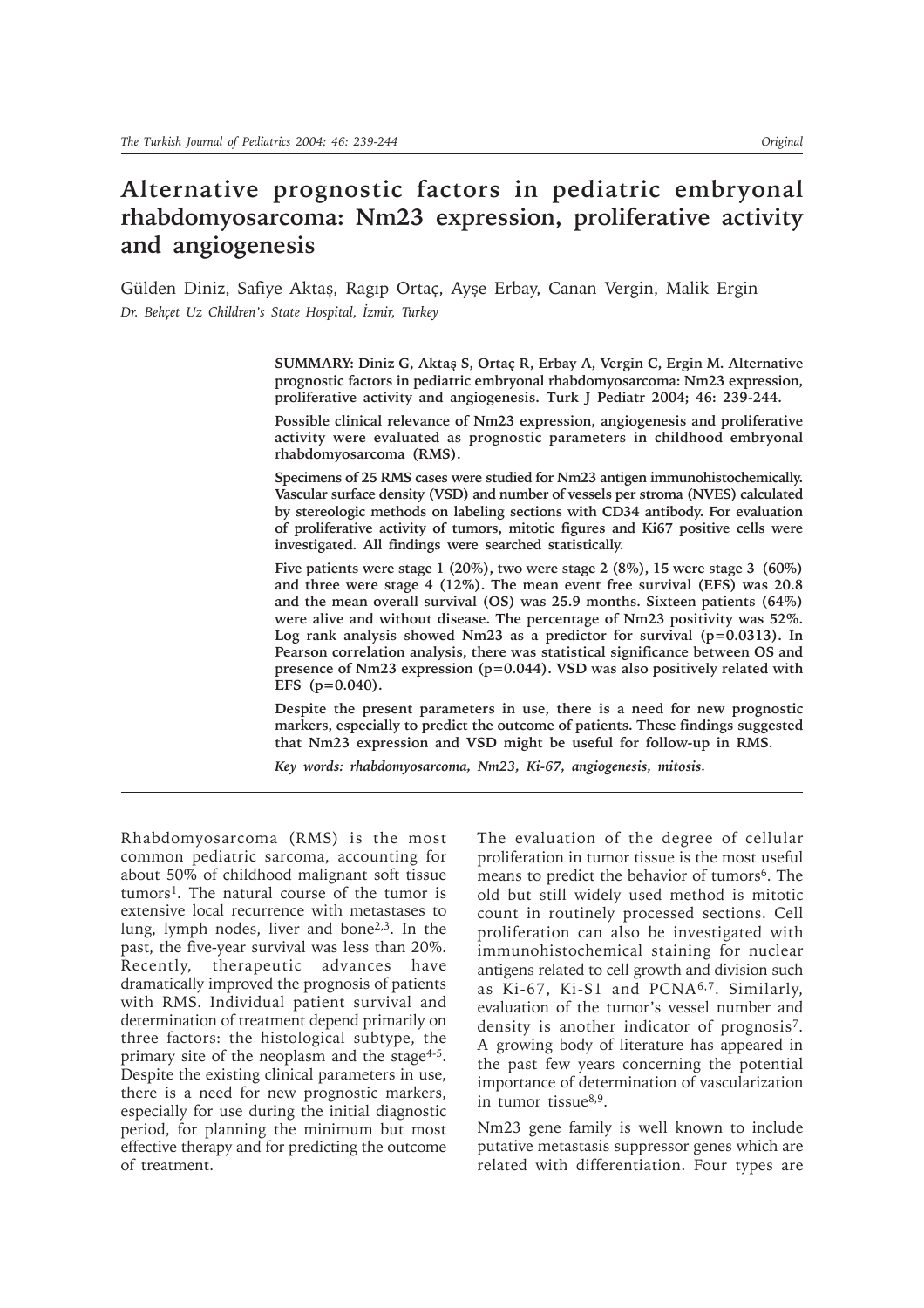defined. Nm23-H1, Nm23-H2, Dr-Nm23 and Nm23-H4 genes encode nucleoside diphosphate (NDP) kinase<sup>10</sup>. These genes are expressed in different tumor types where their levels are alternatively associated with reduced or increased metastatic progressive potential, such as in neuroblastoma<sup>10</sup>, rectal cancer<sup>11</sup>, nasopharyngeal carcinoma8, serous ovarian carcinoma<sup>12,13</sup>, thyroid carcinoma<sup>14</sup>, lung cancer<sup>15</sup>, breast cancer<sup>7</sup> and retinoblastoma<sup>16</sup>.

The aim of the present research was to determine Nm23 expression, percentage of Ki-67 labelling, vascularization and mitosis in the tumor tissue of 25 RMS cases and to correlate these findings with other prognostic factors.

## **Material and Methods**

Twenty-five pediatric patients with embryonal RMS were included in this study. All patients were diagnosed and followed in the Children's Education and Research Hospital by the Oncology Study Group between 1991 and 2001. They were treated by one or more of surgery, chemotherapy and radiotherapy according to individual features<sup>3</sup>. All patients were treated with the International Society of Pediatric Oncology (SIOP) malignant mesenchymal tumor (MMT)'89 protocol<sup>4</sup>.

Individual patient database was reviewed in all cases. Stage was assigned for patients based on primary tumor site, tumor size, tumor invasiveness, regional lymph node involvement and metastases. In addition, age, sex, histological subtype, surgical procedure, event-free (EF) and overall-survival (OS) were investigated (Table I).

All tumor tissues were obtained before chemotherapy as tru-cut or surgical biopsy specimens. Formalin-fixed and paraffinembedded, well-preserved tissue blocks of tumors were used for immunohistochemical

**Table I.** Patient Characteristics and Status of Nm23, Ki-67 Mitosis and Vascularization for All Patients

| Patient No.                                                                                                                                                             | (year)<br>Age                                                                                                                                                                                                        | Sex (M/F)                                                                                                                                                                                              | $\ominus$<br>Histology                                                                                                              | $\widehat{\omega}$<br>Site                                                                                                                                                                                                                                           | $\odot$<br>Size                                                                                                                                                                                             | Stage                                                                                                                                                                                                                         | $\bigoplus$<br>Surgery                                                                                                                                                   | (months)<br>EFS                                                                                                                                                                        | (months)<br>$\rm ^{os}$                                                                                                                                          | $\odot$<br>Outcome                                                                                                                             | Nm <sub>23</sub>                                                                                                                                                                                                                                                                                                                                                                                                                  | $($ % $)$<br>Ki-67                                                                                                                                                    | $\left( \mathrm{mm}^3 \right)$<br>VSD                                                                                                                                                                                                                                                                                                                               | $NVES$ ( $mm2$ )                                                                                                                                                                        | Mitosis/10hpf                                                                                                                                                                                           |
|-------------------------------------------------------------------------------------------------------------------------------------------------------------------------|----------------------------------------------------------------------------------------------------------------------------------------------------------------------------------------------------------------------|--------------------------------------------------------------------------------------------------------------------------------------------------------------------------------------------------------|-------------------------------------------------------------------------------------------------------------------------------------|----------------------------------------------------------------------------------------------------------------------------------------------------------------------------------------------------------------------------------------------------------------------|-------------------------------------------------------------------------------------------------------------------------------------------------------------------------------------------------------------|-------------------------------------------------------------------------------------------------------------------------------------------------------------------------------------------------------------------------------|--------------------------------------------------------------------------------------------------------------------------------------------------------------------------|----------------------------------------------------------------------------------------------------------------------------------------------------------------------------------------|------------------------------------------------------------------------------------------------------------------------------------------------------------------|------------------------------------------------------------------------------------------------------------------------------------------------|-----------------------------------------------------------------------------------------------------------------------------------------------------------------------------------------------------------------------------------------------------------------------------------------------------------------------------------------------------------------------------------------------------------------------------------|-----------------------------------------------------------------------------------------------------------------------------------------------------------------------|---------------------------------------------------------------------------------------------------------------------------------------------------------------------------------------------------------------------------------------------------------------------------------------------------------------------------------------------------------------------|-----------------------------------------------------------------------------------------------------------------------------------------------------------------------------------------|---------------------------------------------------------------------------------------------------------------------------------------------------------------------------------------------------------|
| $\,1$<br>$\mathfrak{2}$<br>3<br>$\overline{4}$<br>5<br>6<br>7<br>8<br>9<br>10<br>11<br>12<br>13<br>14<br>15<br>16<br>17<br>18<br>19<br>20<br>21<br>22<br>23<br>24<br>25 | $\sqrt{2}$<br>9<br>$\overline{2}$<br>$\overline{4}$<br>13<br>$\mathbf{1}$<br>2<br>3<br>7<br>14<br>$\overline{4}$<br>3<br>3<br>2<br>7<br>11<br>$\overline{2}$<br>15<br>14<br>4<br>16<br>$\overline{2}$<br>5<br>8<br>8 | M<br>M<br>M<br>$\mathbf{F}$<br>M<br>M<br>M<br>M<br>M<br>M<br>M<br>$\mathbf{F}$<br>M<br>M<br>M<br>$\mathbf{F}$<br>$\mathbf{F}$<br>M<br>M<br>M<br>M<br>$\mathbf{F}$<br>M<br>$\mathbf{F}$<br>$\mathbf{F}$ | A<br>B<br>N<br>B<br>N<br>N<br>A<br>N<br>N<br>N<br>N<br>$\mathbf N$<br>N<br>N<br>B<br>N<br>N<br>A<br>N<br>N<br>S<br>A<br>S<br>N<br>N | 2<br>$\overline{2}$<br>$\overline{2}$<br>$\overline{2}$<br>2<br>$\overline{2}$<br>2<br>$\mathbf{1}$<br>1<br>1<br>$\overline{2}$<br>$\overline{2}$<br>$\overline{2}$<br>2<br>1<br>2<br>$\mathbf{1}$<br>$\overline{2}$<br>1<br>1<br>1<br>$\overline{2}$<br>1<br>1<br>1 | L<br>L<br>L<br>L<br>S<br>L<br>L<br>S<br>L<br>S<br>L<br>L<br>L<br>L<br>S<br>L<br>S<br>L<br>L<br>L<br>L<br>L<br>L<br>L<br>S                                                                                   | 3<br>$\overline{4}$<br>3<br>3<br>$\overline{2}$<br>$\overline{4}$<br>3<br>$\mathbf{1}$<br>3<br>$\mathbf{1}$<br>3<br>$\mathfrak{Z}$<br>3<br>3<br>1<br>3<br>1<br>$\overline{4}$<br>$\overline{2}$<br>3<br>3<br>3<br>3<br>3<br>1 | I<br>T<br>$\bf{I}$<br>T<br>T<br>N<br>T<br>$\mathbf T$<br>$\mathbf I$<br>T<br>N<br>$\mathbf T$<br>T<br>T<br>$\mathbf I$<br>N<br>T<br>N<br>T<br>I<br>I<br>I<br>I<br>N<br>N | $\overline{3}$<br>98<br>94<br>25<br>8<br>$\mathbf{1}$<br>60<br>53<br>1<br>50<br>5<br>$\overline{2}$<br>24<br>19<br>9<br>3<br>12<br>1<br>7<br>10<br>12<br>9<br>7<br>$\overline{4}$<br>3 | 3<br>98<br>94<br>48<br>72<br>$\overline{1}$<br>60<br>53<br>$\mathbf{1}$<br>50<br>5<br>6<br>36<br>19<br>15<br>3<br>12<br>12<br>14<br>10<br>12<br>9<br>7<br>4<br>3 | $\mathbf D$<br>A<br>A<br>D<br>А<br>$\mathbf{D}$<br>A<br>A<br>D<br>A<br>D<br>D<br>A<br>А<br>A<br>D<br>A<br>D<br>D<br>A<br>A<br>A<br>A<br>А<br>A | $^{+}$<br>$\ddot{}$<br>$^{+}$<br>$^{+}$<br>$^{+}$<br>$\overline{\phantom{0}}$<br>$^{+}$<br>$\overline{\phantom{0}}$<br>$\qquad \qquad -$<br>$^{+}$<br>$+$<br>$\overline{\phantom{0}}$<br>$\qquad \qquad -$<br>$^{+}$<br>$\qquad \qquad -$<br>$\qquad \qquad -$<br>$^{+}$<br>$\overline{\phantom{0}}$<br>$\qquad \qquad -$<br>$\qquad \qquad -$<br>$^{+}$<br>$\overline{\phantom{0}}$<br>$^{+}$<br>$\overline{\phantom{0}}$<br>$+$ | 10<br>30<br>35<br>15<br>$\overline{7}$<br>15<br>10<br>25<br>5<br>20<br>40<br>5<br>5<br>20<br>10<br>$\overline{4}$<br>40<br>16<br>8<br>5<br>13<br>25<br>33<br>15<br>55 | 5.3<br>10.7<br>30.8<br>15.3<br>14.5<br>18.3<br>11.9<br>19.0<br>10.3<br>13.6<br>25.0<br>7.8<br>10.3<br>7.6<br>13.9<br>9.1<br>9.9<br>5.3<br>9.9<br>10.0<br>15.5<br>9.5<br>14.4<br>14.7<br>10.6                                                                                                                                                                        | 10.1<br>9.3<br>39.0<br>4.9<br>17.7<br>8.4<br>6.9<br>16.5<br>5.6<br>7.0<br>27.6<br>4.7<br>7.8<br>8.4<br>11.6<br>8.4<br>16.0<br>4.2<br>10.1<br>10.2<br>10.6<br>6.9<br>19.3<br>18.6<br>9.6 | 42<br>$\overline{3}$<br>14<br>4<br>20<br>8<br>16<br>18<br>40<br>8<br>35<br>15<br>$\overline{7}$<br>6<br>$\frac{2}{4}$<br>$\,$ 6 $\,$<br>24<br>$\sqrt{2}$<br>6<br>18<br>10<br>14<br>30<br>$\overline{4}$ |
| <b>EFS</b>                                                                                                                                                              | VSD : vascular surface density.<br>NVES: Number of vessels per stroma.<br>: event-free survival.                                                                                                                     |                                                                                                                                                                                                        |                                                                                                                                     |                                                                                                                                                                                                                                                                      | (nonbladder-nonprostate) and 2=other sites.<br>3. S (small)=tumor was 5 cm or less in diameter, L (large) tumor diameter was greater than 5 cm.<br>5. Outcome of patients=A (alive) or D (died of disease). |                                                                                                                                                                                                                               |                                                                                                                                                                          | OS : overall survival.<br>NOS: not otherwise specified.                                                                                                                                |                                                                                                                                                                  |                                                                                                                                                |                                                                                                                                                                                                                                                                                                                                                                                                                                   |                                                                                                                                                                       | 1. Classification of embryonal rhabdomyosarcoma: (B) (botryoid), S (spindle), A (anaplastic), and N (NOS).<br>2. Anatomical location of tumors was scored as 1-2, where 1=orbit, head and neck (nonparameningeal), genitourinary<br>4. Surgical treatment was symbolized as T (total excision), I (incomplete resection) and N (no surgery, only performed biopsy). |                                                                                                                                                                                         |                                                                                                                                                                                                         |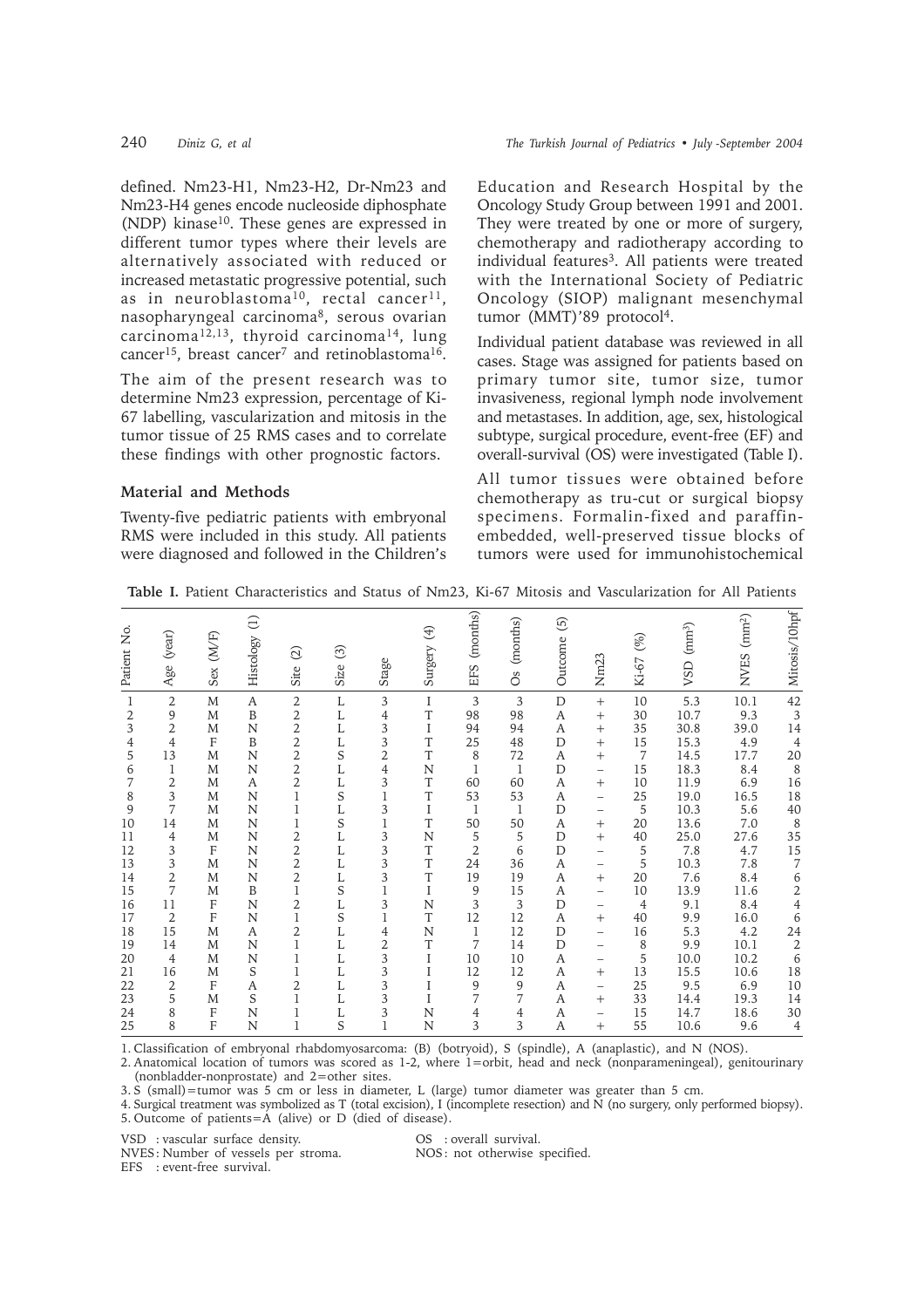(IHC) study. We used negative control for rabbit primary antibodies (DAKO, N1699, USA) in Nm23 and Ki67 immunohistochemical staining.

Immunohistochemistry (IHC) was performed by streptavidin-biotin peroxidase method. Nm23- NDP kinase Ab-1 (1/25 diluted, Neomarkers, USA), Ki-67 (DAKO, USA) and CD34-Ab1 (1/25 diluted, Neomarkers, USA) were applied as primary antibodies. The first is a rabbit polyclonal antibody that recognizes the products of Nm23-H1 and H2 (the epitope is aa 86-102; molecular weight of the antigen is 17kDa and 185kDa). Invasive ductal carcinoma of breast was used as positive control for Nm23 staining, and lymphoid tissue was used for Ki67.

The evaluation was made with no knowledge of any of the clinical features. Diffuse or focal cytoplasmic staining for Nm23 was considered as positive (Fig. 1). Thus, the Nm23 expression was graded as negative and positive. The



**Fig. 1.** Nm23 cytoplasmic expression in many rhabdomyoblasts (DAB x 100).

immune staining for Ki-67 was scored according to intensity and quantity. On each slide, a minimum of 1000 tumor cells were observed and positive cells were counted. The degree of positive cells was classified as low or high according to a calculated cut-off value. This value was found as 150/1000 for Ki-67 on SPSS program with roc curve.

The CD34 labelling slides were investigated for the evaluation of vessel status. The most vascularized areas were chosen for assessment at x40 magnification. An ocular square lattice with 121 points composed of 11 horizontal and 11 vertical test lines with known total test line length (LR=2.6875  $\mu$ m) was superimposed on the test fields. The number of intersections (In) between the test lines and the labeled vessel walls was counted The area of each measuring field was 0.36 mm2. The points without vessel touch were counted (Istr). Volume portion of stroma Vv (str) was computed according to Vv (str=Istr/121, and vascular surface density (VSD) was computed according to VSD = [In x 2/LR x Vv (str)]. The number of vessels (N) within the measuring field was counted and the number of vessels per mm2 stroma (NVES) was computed according to NVES = N/Vv. The VSD and NVES values of each patient were calculated by this method<sup>17-18</sup> and the cut-off values were found on SPSS. These values were 10.4/mm3 for VSD and 10.1/mm2 for NVES.

Mitotic figures were investigated in section staining with hematoxylene-eosin. The number of mitoses of 10 consecutive high-power fields was counted. Pearson correlation analysis, linear regression analysis, Kaplan Meier method for survival curves and log-rank test for the comparison between groups were performed for statistical analysis. P values less than 0.05 were considered to be statistically significant. Descriptive and frequencies of the parameters were evaluated.

# **Results**

The mean age of the patients was  $6.4 \pm 4.87$  years. Eighteen were male (72%) and seven were female (28%). As is shown in Table II, according to the

| Patient status  | Histological subtype of tumor | Percent % | Stage | Percent % | Surgical procedure | Percent % |
|-----------------|-------------------------------|-----------|-------|-----------|--------------------|-----------|
| Died of disease | Anaplastic                    | 22.2      |       | $\Omega$  | No surgery         | 44.4      |
|                 | <b>NOS</b>                    | 66.7      | П     | 11.1      | Incomplete         | 22.2      |
|                 | Botryoid/spindle              | 11.1      | Ш     | 66.7      | recection          |           |
|                 |                               |           | IV    | 22.2      | Total excision     | 33.3      |
| Alive           | Anaplastic                    | 12.5      |       | 31.3      | No surgery         | 12.5      |
|                 | <b>NOS</b>                    | 62.5      | П     | 6.3       | Incomplete         | 37.5      |
|                 | Botryoid/spindle              | 25        | Ш     | 56.3      | resection          |           |
|                 |                               |           | IV    | 6.3       | Total excision     | 50        |

**Table II.** Properties of the Cases According to Patient Status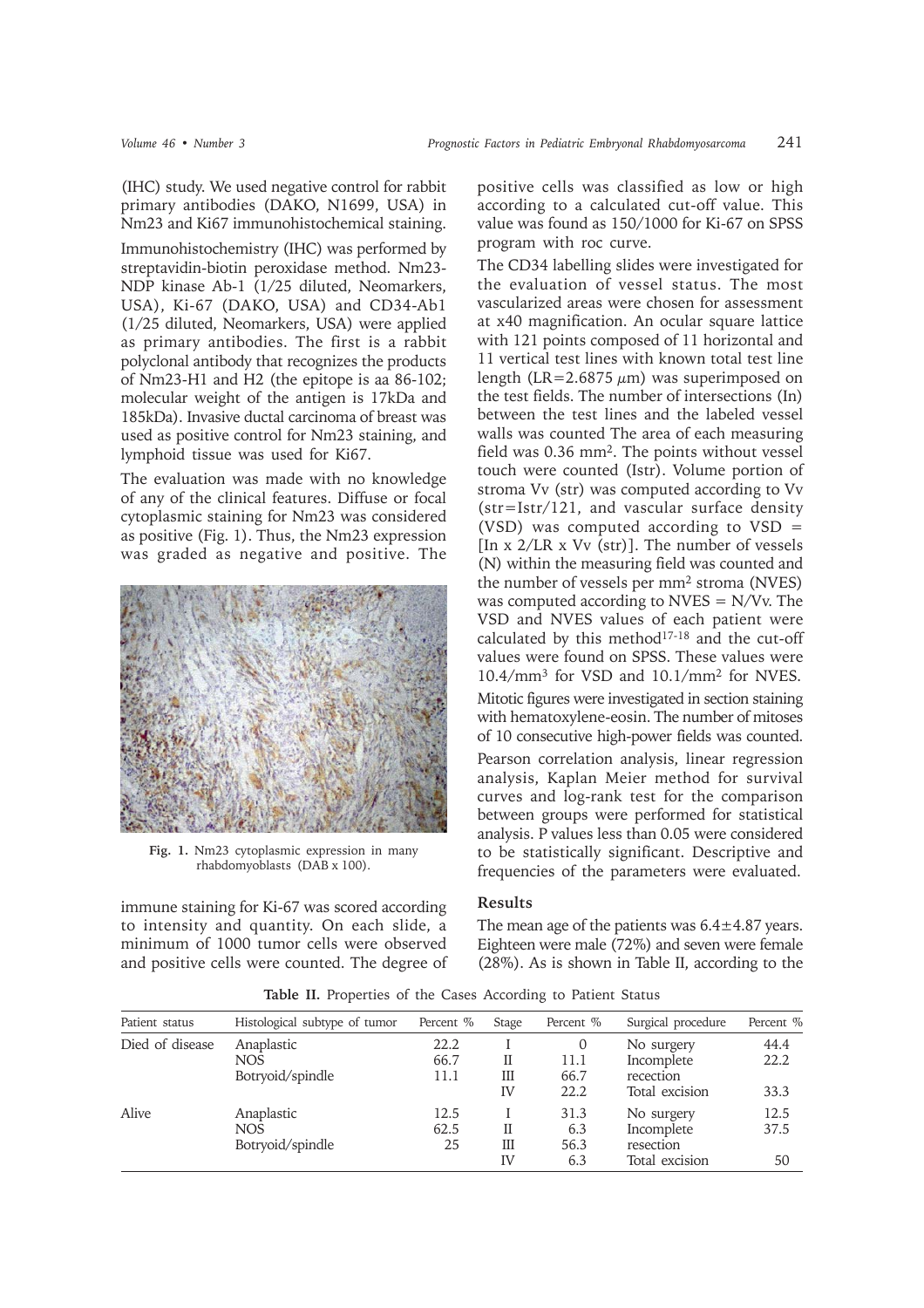modified IRSG4 classification five, cases (20%) were botryoid and spindle cell variants (which were emphasized to have a superior prognosis), 17 cases (68%) were conventional embryonal RMS (NOS) and three cases (12%) anaplastic variant. Similarly, 11 tumors (44%) had a good prognostic location, while 14 (56%) had poor location, Six tumors (24%) were small (5 cm or less diameter) and 19 tumors (76%) were large (greater than 5 cm). Five patients were stage 1 (20%), two were stage 2 (8%), 15 were stage 3 (60%) and three were stage 4 (12%). Clear surgical margins were obtained in only six (24%) patients. Eighteen patients had no second operation and nine of them were evaluated as inoperable. The cases had been on clinical followup for 1-98 months (mean: 34.6 months). The mean EFS was 20.8 and the mean OS was 25.9 months. Sixteen patients (64%) were alive and without disease. The percentage of Nm23 positivity was 52%. The mean mitotic figures were 14.24/10hpf. Ki67 labelling was found higher than cut-off values in 14 cases (56%). Similarly, 12 cases (48%) had high VSD and 12 cases (48%) had high NVES degree (Table III).

Log-rank analysis (Fig. 2) showed Nm23 as a predictor for survival (p=0.0313). In Pearson correlation analysis, there was statistical

**Table III.** Prognostic Parameters in Tumors According to Patient Status

|                 | $Ki-67$ | <b>VSD</b> | <b>NVES</b> | Mitosis |
|-----------------|---------|------------|-------------|---------|
| Died of disease | 13.11   | 11.81      | 9.33        | 19.33   |
| Alive           | 21.75   | 13.55      | 13.46       | 11.37   |
| Total           | 18.64   | 12.92      | 11.97       | 14.24   |
| P               | 0.506   | 0.291      | 0.974       | 0.982   |

VSD: vascular surface density; NVES: number of vessels per stroma.



**Fig. 2.** Cumulative event-free survival curves for Nm23 status in pediatric rhabdomyosarcomas.

significance between Os and presence of Nm23 expression (p=0.044). A positive relationship was established between VSD and EFS  $(p=0.040)$  and a negative relationship between "disease-related death" and size of tumor (p=0.036). None of the newly examined parameters were independent factors for stage or survival on linear regression analyses.

## **Discussion**

There are many prognostic factors considered for almost all neoplasms. These markers should be analyzed for each newly diagnosed patient. This list will be refined over time based on prospective evaluation of additional variables postulated to be of clinical utility. In addition, identification of prognostic factors and the use of risk-directed multimodal therapy have improved the outcome for these patients. A risk categorization system for RMS was developed by IRSG<sup>5</sup>. The most important variables for evaluating disease outcome are histologic subtype, location of tumor and stage. But there are still some cases with unexpected biologic behavior after treatment based on these parameters. New prognostic factors are required in the management of RMS. The attempt to further identify patients at high risk to develop metastases of tumors is crucial to avoid unnecessary therapeutic procedures<sup>1,4</sup>.

With development of genetic science, several gene changes in tumors have been explored. Most studies have indicated that some genetic fusion, amplification and translocation are associated with biologic behavior of the tumor. Recognition of specific genetic changes in a malignancy has allowed better understanding of the pathogenesis of this disease6. The most investigated parameters in RMS are PAX3-FKHR and PAX7-FKHR gene fusion<sup>19,20</sup>, MYCN amplification<sup>21</sup>, MAGE-BAGE-GAGE gene expressions $22$  and ccn3 (Nov) gene alteration<sup>23</sup>. The Nm23 gene family is also known to associate with metastasis and differentiation. Prognostic importance of Nm23 expression has been widely investigated for several nekoplasms7-16. On the contrary, there have been only a few studies investigating the association between Nm23 gene expression and survival in patients with sarcomas<sup>24</sup>.

It has been suggested that biological significance of Nm23 expression may vary in different tissues and neoplasms. For example, Dr-Nm23, the third member of the human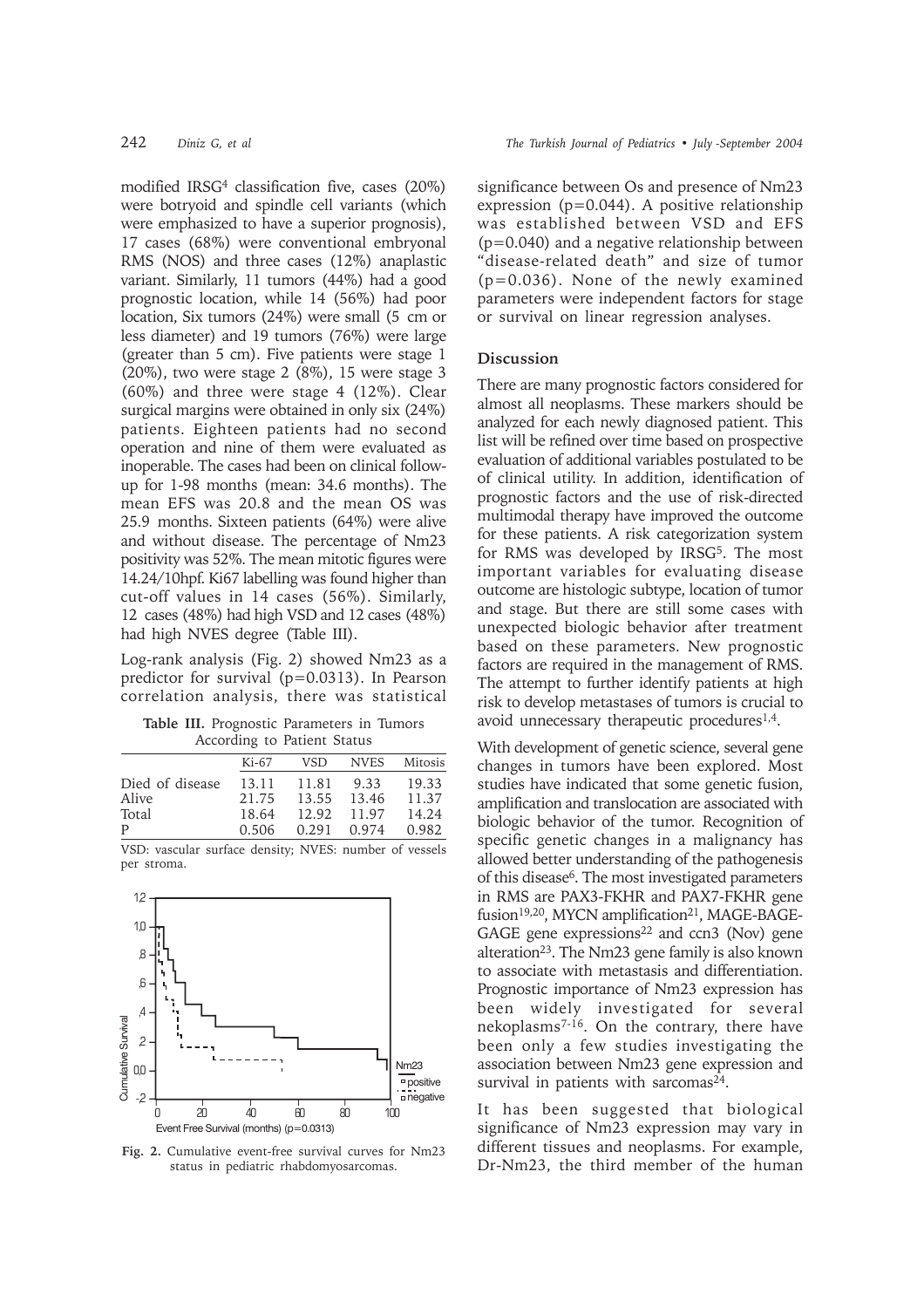Nm23 gene family, is found to be associated with differentiation in neuroblastoma cells<sup>10</sup>. Immunohistochemical expression of Nm23 was found more intensive in patients with nonrecurring disease and living patients among 50 ovarian cancer patients<sup>12</sup>. In primary, nonsmall cell lung cancer Nm23 is found to be a suppressor of systemic but not lymphatic metastasis<sup>15</sup>. In breast cancer<sup>7</sup>, the expression of NDP kinase/Nm23 has been reported to correlate with good prognosis and a lack of nodal metastasis. But in retinoblastoma16 Nm23 staining was observed to indicate a tendency to metastases. In thyroid follicular carcinoma<sup>14</sup>, a significant inverse association was observed between metastatic disease and Nm23 H1 expression. Nm23 H1 expression was related with tumor progression in nasopharyngeal carcinoma8. In rectal cancer Nm23 expression failed to correlate with distant metastasis $^{11}$ . In vitro transfection experiments show that the Nm23 gene suppresses metastasis, although the evidence from clinical studies is contradictory.

The development of intensive multidisciplinary treatment protocols has resulted in significant improvements in outcome of RMS, especially for patients with local or locally extensive disease. For these patients a 60%-70% EFS can be expected. Despite an aggressive approach, the outcome for patients with metastatic disease remains poor<sup>1-5</sup>. The evaluation of metastatic potential of a tumor is very important. Because most of our RMS patients died with distant metastasis, we hypothesized that alteration of Nm23 expression can be an indication of metastatic disease. Although a large prospective study is needed to provide definitive conclusions, our findings suggest that Nm23 expression might be a prognostic factor for better outcome in RMS.

Similarly, evaluation of the tumor's vessel number and density is another prognostic indicator for most tumors. Vascularization and its contribution to tumor growth have been widely studied in different neoplasms. A growing body of literature has appeared in the past few years concerning the potential importance of determination of vascularization in tumor tissue9,17,18. In some of these studies, intratumoral microvessel density was found to have prognostic value for survival, because the new capillary network is required for growth of the solid tumor. The term angiogenesis was

coined in 1935 to describe the formation of new blood vessels in the placenta<sup>9</sup>. The reason why we chose stereologic assessment of vascularization by VSD and NVES was to avoid methodological disadvantages of quantification of vascularization caused by two dimensional sections or errors that might be caused by observer bias. This study suggests that quantitative assessment of vascularization, especially measurement of VSD, might be useful for evaluation of survival in RMS.

Both nuclear morphometry and evaluation of the cell proliferative activity have been reported to be useful tools in predicting prognosis in malignant tumors. Cellular features, especially DNA ploidy and S-phase fraction, that can be evaluated with flow cytometry definitely correlate with prognosis. In addition, several other methods are available to determine the degree of cellular proliferation in tumor tissue. The old but still widely used method is mitotic count in routinely processed sections. Cell proliferation can also be investigated with immunohistochemical staining for nuclear antigens related to cell growth and division such as Ki-67, Ki-S1 and PCNA. Nuclear Organizer Region (NOR) evaluation with AgNOR staining is also another indicator of cell proliferation<sup>6</sup>.

Most studies have indicated that mitotic count is not useful for prediction of prognosis in RMS because high mitotic rates are uncommon especially in well differentiated subtypes. Up to 20-30 mitoses per 10 high-power fields were only found in anaplastic or alveolar variants<sup>2</sup>. Similarly, there is no obvious relevance with Ki-67 labelling7,25,26 and prognosis in RMS in the literature. There have been few reports on RMS regarding cellular proliferation and the findings of these studies are contradictory. The present study also suggests that mitotic degree and Ki-67 expression are not predictive for prognosis in RMS and this result correlates with other studies.

We conclude that Nm23 expression and VSD number might be predictors for metastasis in RMS, but they are not independent prognostic factors. Prognosis is affected multifactorially. Nm23 expression and VSD number indirectly affect prognosis-predicting patients at risk to develop metastasis. These biologic markers show promise for RMS, but this study is with a limited number of cases in one center. Finally, identifications of alternative prognostic markers specific for RMS will